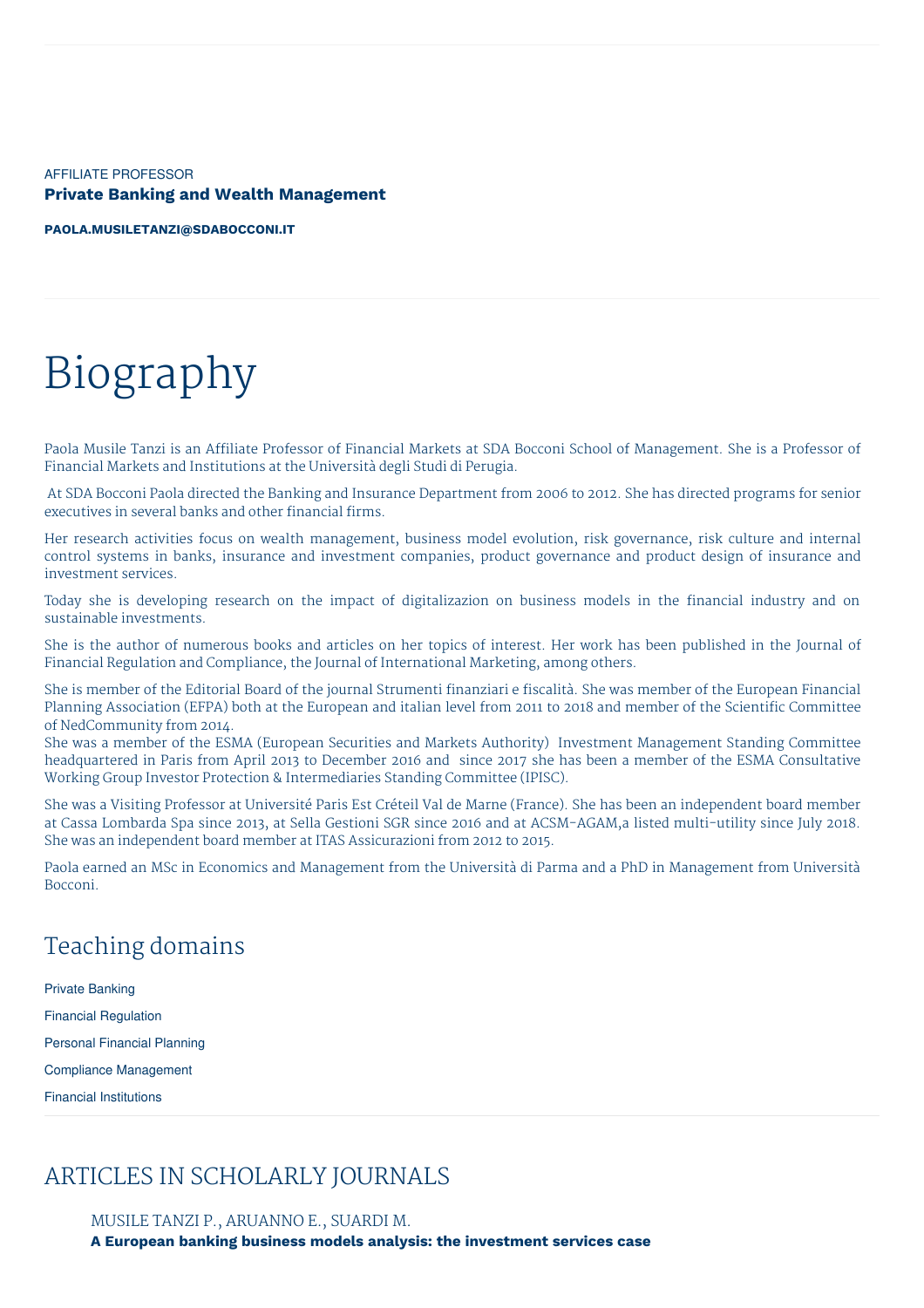Journal of Financial Regulation and Compliance, 2018, vol.26, no. 1, pp.35-57

TRINCHERO E., BONETTI M., CIRILLO P., MUSILE TANZI P.

**An Analysis of the Number of Medical Malpractice Claims and Their Amounts**

Plos One, 2016, vol.11, no. 4, pp.e0153362

BURCHI A., MUSILE TANZI P.

**Are structured products a sustainable financial innovation? A lesson from the European markets** The Journal of Financial Perspectives, 2014, vol.2, no. 3, pp.147-158

MUSILE TANZI P., GABBI G., PREVIATI D., SCHWIZER P.

**Managing compliance risk after Mifid** Journal of Financial Regulation and Compliance, 2013, vol.21, no. 1, pp.51-68

GABBI G., MUSILE TANZI P., NADOTTI L. **Firm size and compliance costs asymmetries in the investment services** Journal of Financial Regulation and Compliance, 2011, vol.19, no. 1, pp.58-71

GABBI G., MUSILE TANZI P., PREVIATI D., SCHWIZER P. **Compliance function in banks, investment and insurance companies after MiFID** Journal of Financial Transformation, 2010, vol.30, pp.49-56

#### MUSILE TANZI P., FABRIZIO S.

**Il servizio di consulenza. Applicazioni, costi, benefici ed evoluzione nel private banking in Italia** Banca Impresa Società, 2005, vol.24, no. 2, pp.261-289

MUSILE TANZI P.

**Ridisegnare i processi di gestione del risparmio: opportunità e criticità dell'open architecture** Bancaria, 2005, vol.61, no. 1, pp.64-73

MUSILE TANZI P.

**Private banking: modelli di crescita e risultati** Finanza, Marketing e Produzione, 2004, vol.22, no. 3, pp.23-54

FILOTTO U., MUSILE TANZI P., SAITA F. **Customer needs and front-office technology adoption** International Journal of Bank Marketing, 1997, vol.15, no. 1, pp.13-21

# RESEARCH MONOGRAPHS

MUSILE TANZI P.

**L' innovazione finanziaria istituzionale. Un modello di analisi dell'attività di intermediazione mobiliare in Italia** Egea, Milano, Italy, 1996

## EDITED BOOKS

MUSILE TANZI P. (ED.) **Manuale del Private Banker. VIII Edizione**

Egea, Milano, Italy, 2022

MUSILE TANZI P. (ED.) **Manuale del Private Banker. VI Edizione**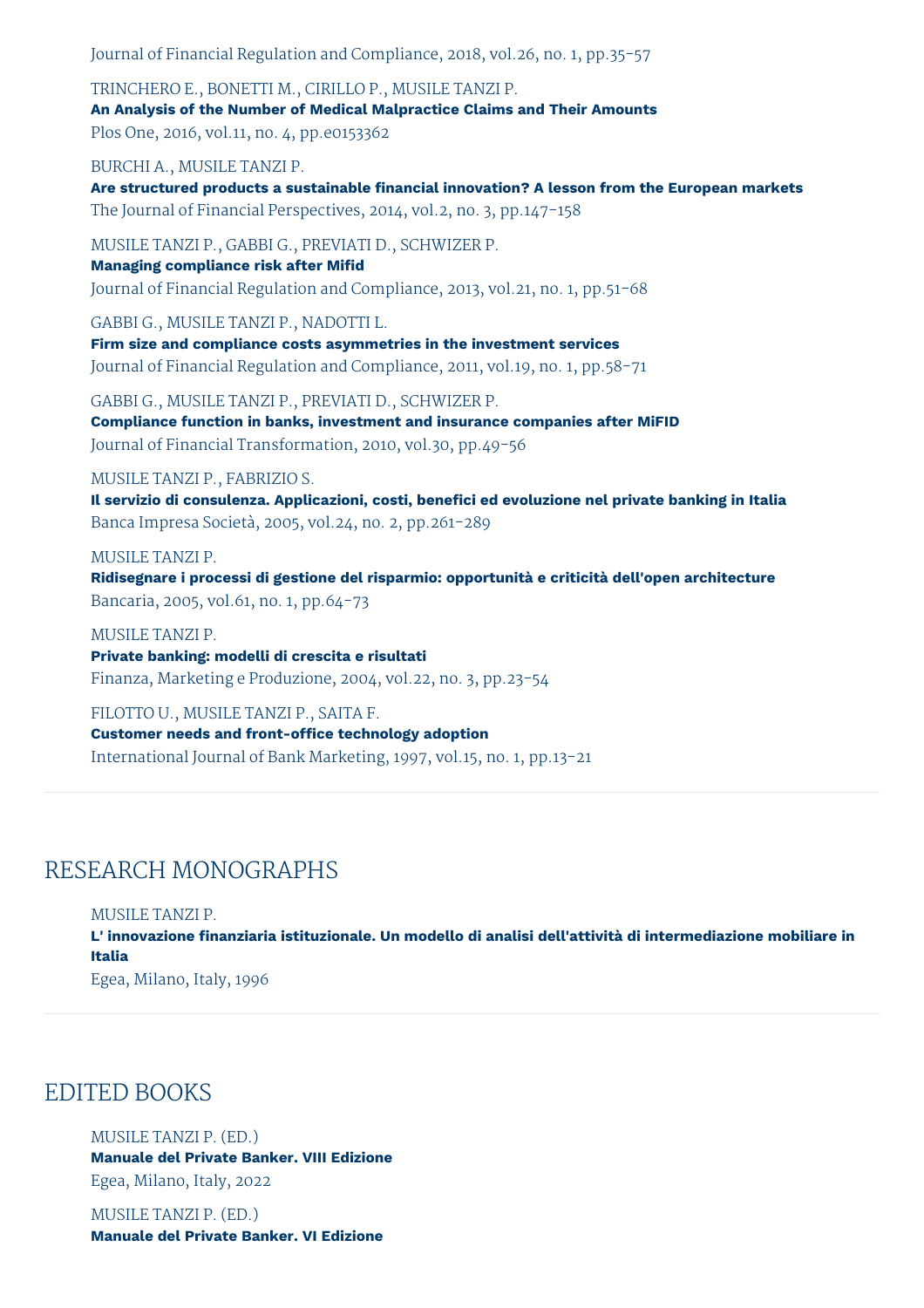Egea, Milano, Italy, 2013

ANCARANI F., MUSILE TANZI P. (EDS.) **Il marketing per le banche e le assicurazioni** Egea, Milano, Italy, 2012

MUSILE TANZI P., BODEGA D. (EDS.) **Comunicare il cambiamento. Una raccolta critica di casi** Egea, Milano, Italy, 1996

# CONTRIBUTION TO CHAPTERS, BOOKS OR RESEARCH MONOGRAPHS

BURCHI A., MARTELLI D., MUSILE TANZI P.

**Sustainable and Responsible Investments: Same sea, Different Fishes?** in *Socially Responsible Investments, Palgrave Studies in Impact Finance,*

La Torre Mario, Chiappini Helen (Eds),Palgrave Macmillan, chap. 6, pp.101-124, 2019

MUSILE TANZI P.

**Supporting an Effective Risk Culture in Private Banking/Wealth Management** in *Risk Culture in Banking* Carretta Alessandro, Fiordelisi Franco, Schwizer Paola(Ed), Palgrave Macmillan, chap. 13, pp.285-306, 2017

COMANAC A., MUSILE TANZI P., ANCARANI F.

**Insurance Companies and E-Marketing Activities: An Empirical Analysis in the Italian Market** in *The "Dematerialized" Insurance Distance Selling and Cyber Risks from an International Perspective* P. Marano, I. Rokas, P. Kochenburger (Eds),Springer, pp.85-113, 2016

MUSILE TANZI P.

**La funzione compliance nell'ambito dei controlli interni nelle banche** in *Internal Governance - Nuove Regole, Esperienze E Best Practice Per L'Organizzazione Dei Controlli Interni Delle Banche* P. Schwizer(Ed), Egea, pp.65-74, 2013

DOSSI A., MUSILE TANZI P.

**Società di gestione del risparmio: l'impatto di UCITS IV sull'evoluzione dei modelli di business** in *Aziende di servizi e servizi per le aziende*

G.Catturi, G.Cavazzoni (Eds),Il Mulino, pp.3-30, 2012

MUSILE TANZI P.

**Private Banking and Family Business: Positioning and Development** in *Banking for Family Business. A New Challenge for Wealth Management* Caselli Stefano, Gatti Stefano(Ed), Springer, pp.21-47, 2005

MUSILE TANZI P.

**Private banking e Family business: posizionamento e opportunità di sviluppo** in *Banking per il Family Business* Caselli S., Gatti S.(Ed), Bancaria Editrice, 2004

MUSILE TANZI P. **Private Banking Performance Valuation** in *Performance Measurements Frontiers in Financial Industry*

G.De Laurentis(Ed), Egea, chap. 13, 2003

MUSILE TANZI P.

**La comunicazione nel risparmio gestito** in *La gestione del risparmio privato* P.L. Fabrizi(Ed), Bancaria Editrice, 2000

MUSILE TANZI P.

**Politiche di mercato e organizzazione nell'asset management** in *Strategie Benchmarking e Performance nell'Asset Management*

E. Carluccio(Ed), Bancaria Editrice, 1999